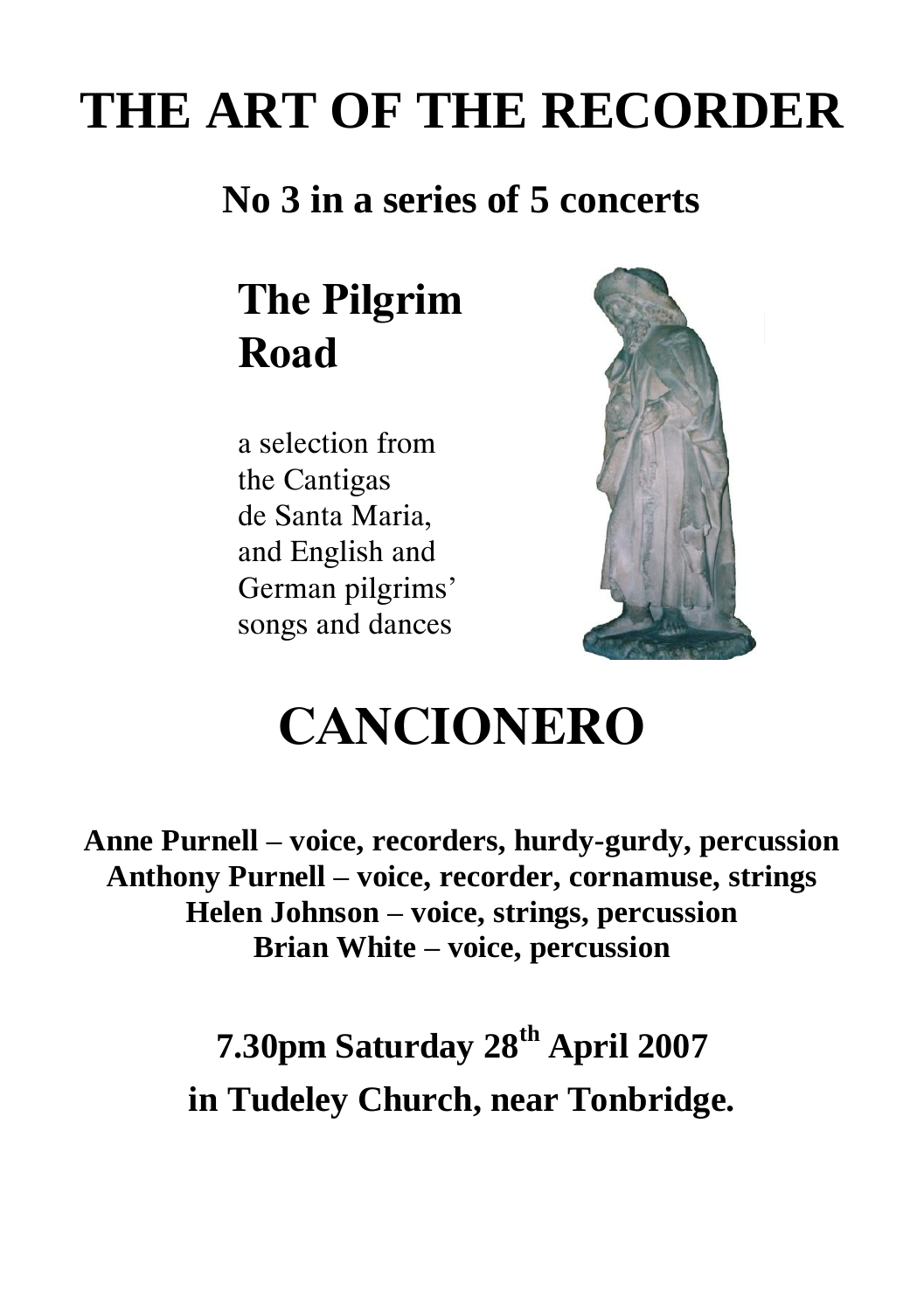#### **Miri it is**

*Oxford, Bodleian: MS Rawlinson G.22 f.1v*

**Perspice christicola** *Anon (GBLbm. Harl. 978 f11v)*

**English Dance** *Anon (Bodleian Library, Douce 139 f5v)*

**Sainte Marie viergene – St. Godric**

*London, Brit. LibMS Royal 5 F.vii f.85.*

**Novus miles** *Anon (Madrid, Biblioteca Nacional, Ms. 202486, f. 139)*

**Flos Carmeli - St. Simon Stock (1165-1265)** *Carmelite Order*

> **Edi be thu, heven-quene** *Oxford, Corpus Christi Coll. MS59, f.113v*

#### **Ductia**

*Anon (GBLbm. Harl. 978 f8v,f9r***)**

**In gotes namen fara wir** *München, Bay. Staatsbib.cgm 444,1422*

**O viridissima virga – Hildegard von Bingen** *Wiesbaden, Hessische Landbib. MS 2 fol 472 r/v*

> **Ich var dohin** *Lochamer Liederbuch Ms.mus 40313*

**Der Kuninc Rudolph - Der Unverzagte** *Jena "Liederhandschrift"*

#### **INTERVAL**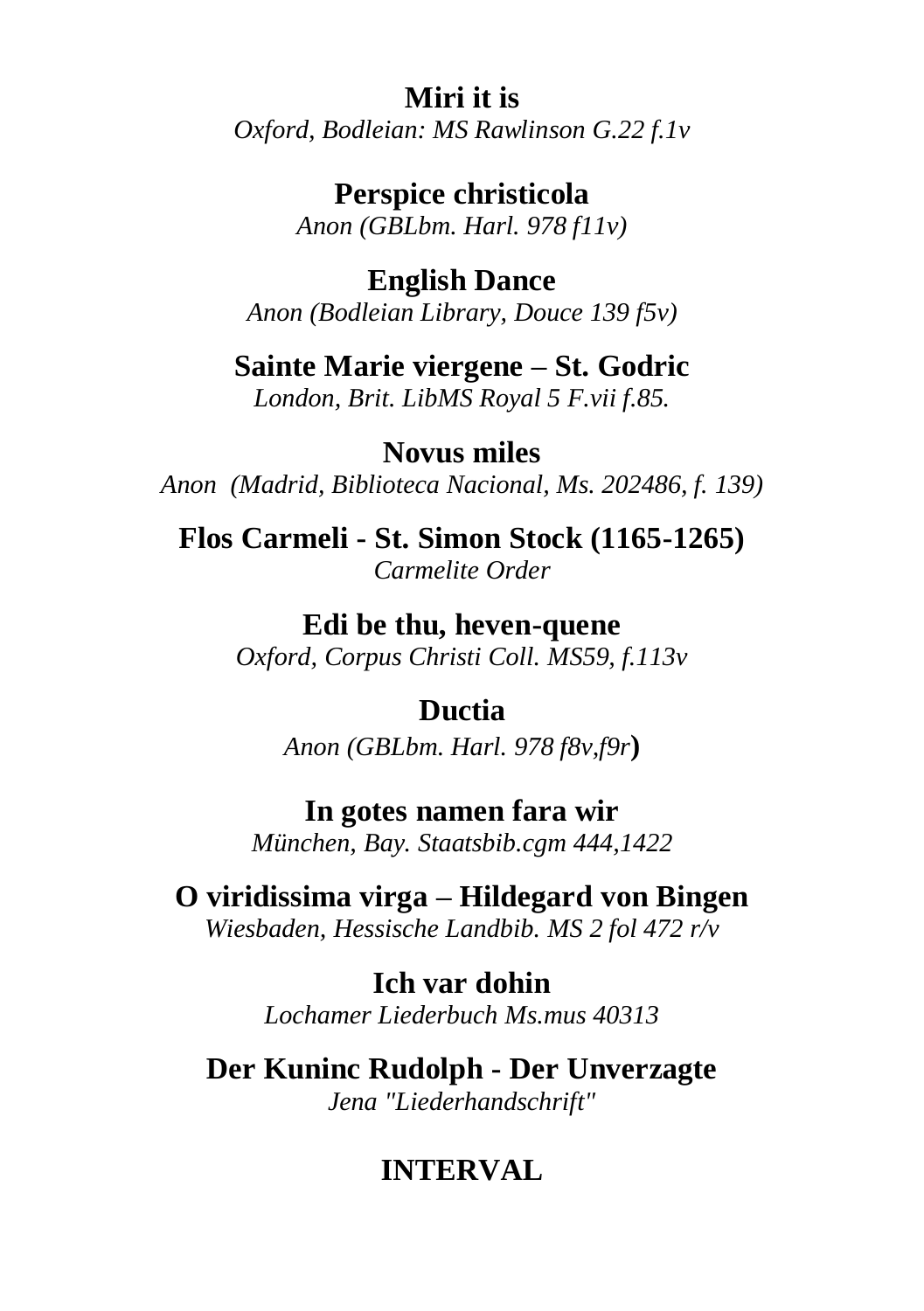#### **THE CANTIGAS DE SANTA MARIA Alfonso X "El Sabio"**

*Escorial ms b.I.2*

**Sempr'acha Santa Maria – Cantiga 137**

*Instrumental: Hurdy-Gurdy and Cornamuse with percussion*

**Des oge – Cantiga 1** *The joys of Mary*

**Rosa das rosas – Cantiga 10** *Mary is beautiful and good and has great power*

**Fremosos miragres – Cantiga 37** *Instrumental: Rebec and Cornamuse with percussion*

**Eno pouco e no muito – Cantiga 354** *The king's hunting ferret survives an accident*

**Todo los santos – Cantiga 15** *Instrumental: Rebec and Oud with percussion*

**Quen quer que na Virgen fia – Cantiga 167** *A Moorish woman's son is raised from the dead*

**Maravilliosos – Cantiga 139** *Instrumental: Recorder, Rebec and Oud with percussion*

> **Por nos de dulta tirar – Cantiga 18** *A silk-spinner's ailing caterpillar is revived*

**Aquel que de voontade – Cantiga 249** *Instrumental: Cornamuse with percussion*

#### **Strela do dia – Cantiga 100** *Mary guides us to heaven*